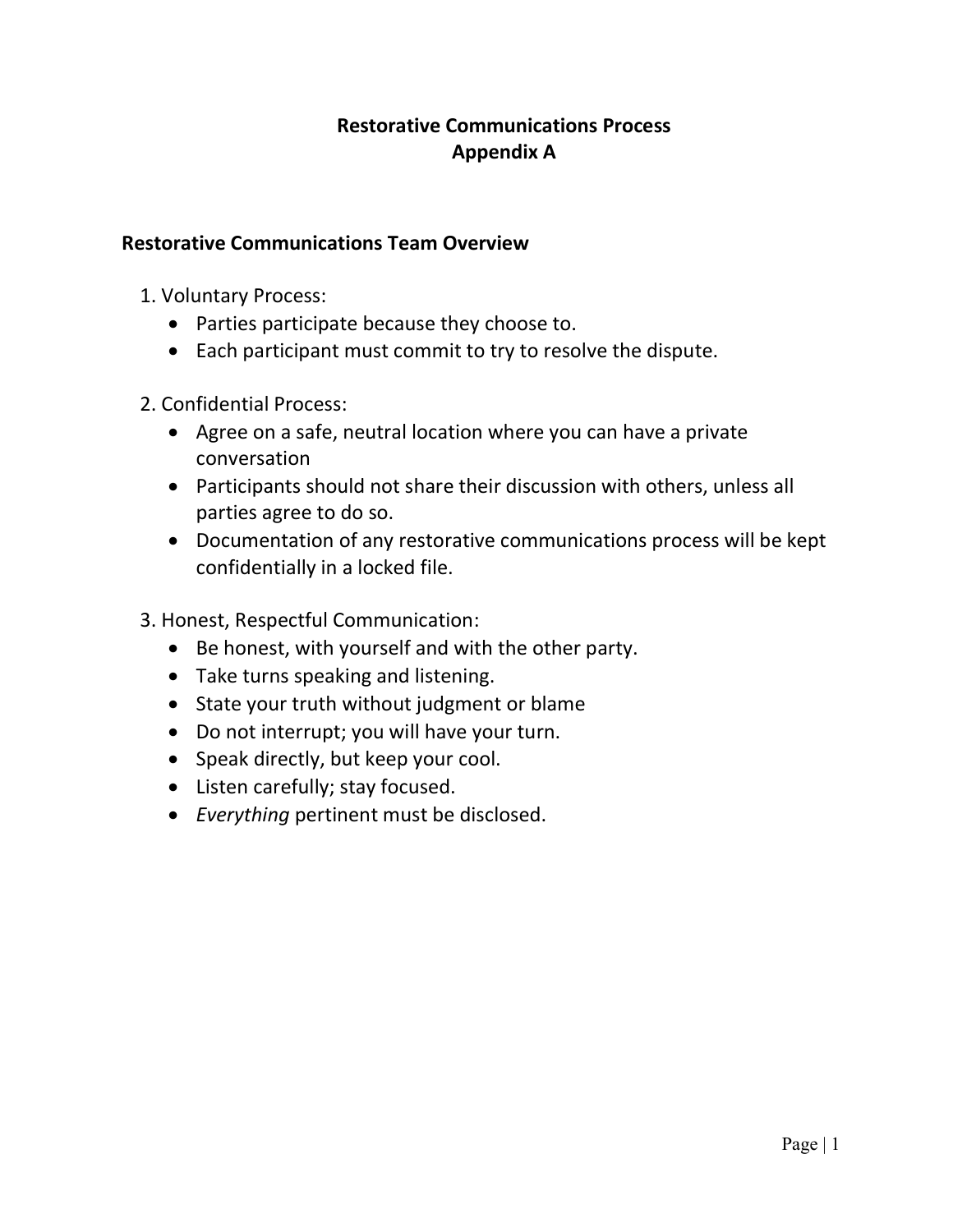# Appendix B

# The Alban Institute Levels of Conflict $^{\left[1\right]}$

(An Overview of Conflict Management)

This condensed diagnostic instrument, based on the work of Speed B. Leas of the Alban Institute, contains a Conflict Intensity Chart which:

- Gives you a quick overview of the levels of conflict
- Assists you in making a determination of the state of a given conflict
- Suggests the skills that would be needed at each level
- Provides relevant resources to further your skills in conflict management

The objective in managing conflict is to lower each level *(above the first)* to a more manageable level, if possible. Please note the following features of this chart:

# A. Levels are not discrete

Recognize that overlaps of characteristics often occur. While the chart organizes the distinguishing characteristics of each level, the intensity levels will vary from individual to individual and group to group. This requires a careful examination of a broad data base before deciding the conflict level.

# B. Characteristics are broadly indicative

The diagnosis of a particular level of conflict ought to be derived from looking at all characteristics, rather than one or two that seem to dominate. Conflict may emerge at all levels of intensity and may move through the levels at varying rates of speed.

# C. Caring approach is essential

A caring, sensitive concern for the people affected by the conflict is assumed to be uppermost. The personal support of pastors, spouses, church leaders and church members, as well as those persons involved in the conflict intervention, should receive primary consideration at all conflict levels.

# D. Team approach should be considered

The suggested leadership strategies acknowledge that no one person may have all the skills needed to manage a higher level of conflict. Other team members are needed to share insight and (especially at higher levels of intensity) to share the emotional stress of conflict intervention.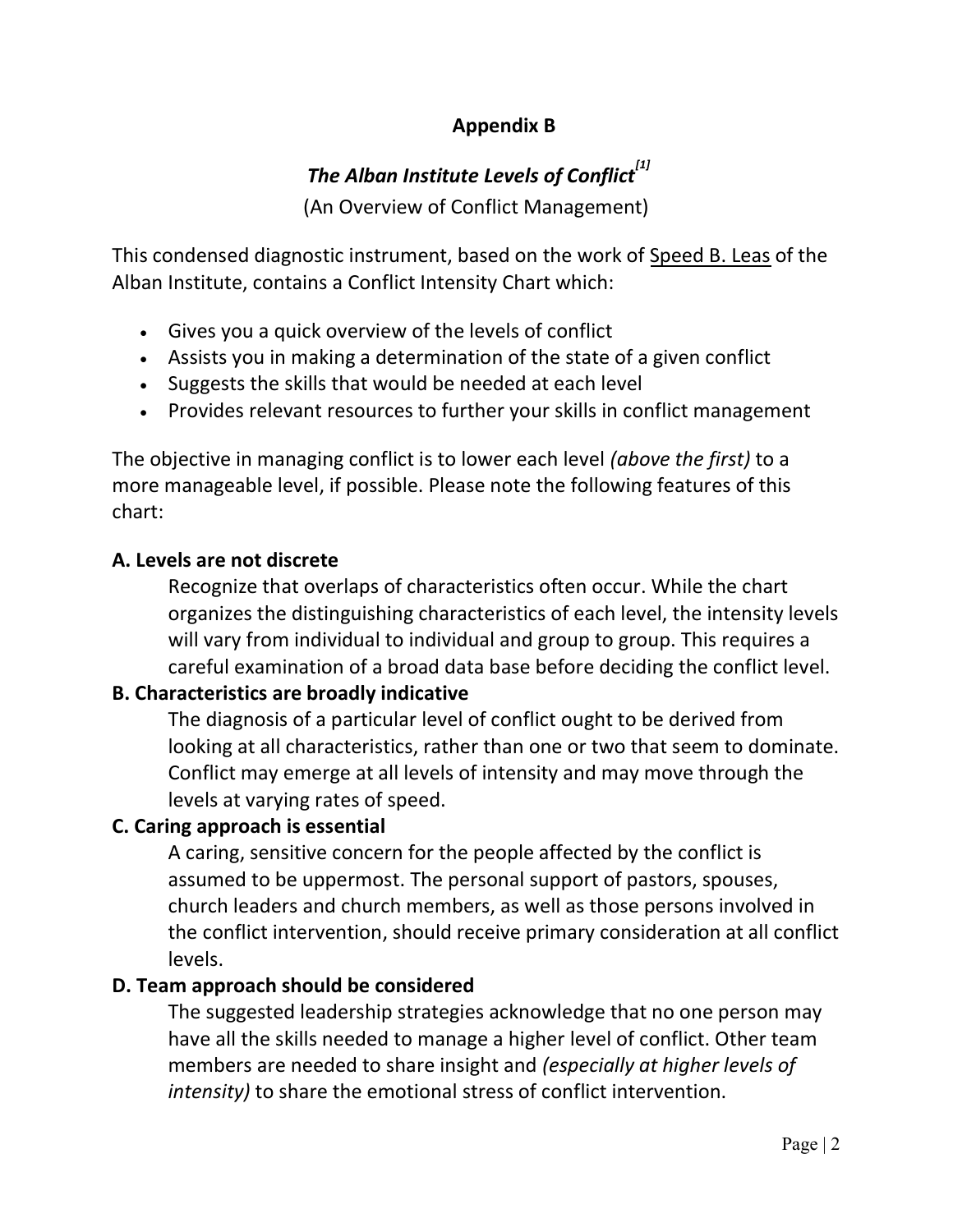## E. Training is required

This chart helps only to identify levels of conflict and to briefly sketch the strategies usually required managing each level. It is recommended that anyone wanting to provide effective intervention at even a level oneconflict situation receive some basic conflict management training. Some persons will want to go on to receive additional training so that they are equipped to handle levels two and three. Levels four and five usually require the objectivity and skill of outside, professional consultants in conflict management.

### LEVEL ONE: Problem to Solve

### CHARACTERISTICS:

| 1. ISSUE              | Real disagreement; conflicting goals, values and needs, etc.                                                                                                                                                                                                                                                            |
|-----------------------|-------------------------------------------------------------------------------------------------------------------------------------------------------------------------------------------------------------------------------------------------------------------------------------------------------------------------|
| <b>2. EMOTIONS</b>    | Short-lived anger quickly controlled; parties begin to be<br>uncomfortable in the presence of other(s).                                                                                                                                                                                                                 |
| <b>3. ORIENTATION</b> | Tends to be problem-oriented rather than person-oriented.                                                                                                                                                                                                                                                               |
| <b>4. INFORMATION</b> | Open sharing of information.                                                                                                                                                                                                                                                                                            |
| <b>5. LANGUAGE</b>    | Clear and specific.                                                                                                                                                                                                                                                                                                     |
| <b>6. OBJECTIVE</b>   | Solving the problem. Move toward unanimous agreement. Utilize<br>collaborative style.                                                                                                                                                                                                                                   |
| 7. OUTCOME            | Collaborative agreement if possible. Win/win final resolution with<br>acceptable, mutually agreed-upon solution.                                                                                                                                                                                                        |
| <b>SKILLS NEEDED:</b> | 1. Trust/rapport building skills.<br>2. Ability to think logically.<br>3. Good listening skills.<br>4. Working knowledge of church structure, polity, and<br>organization (varies per denomination).<br>5. Problem-solving and decision-making skills.<br>6. Consulting skills.<br>7. Knowledge of available resources. |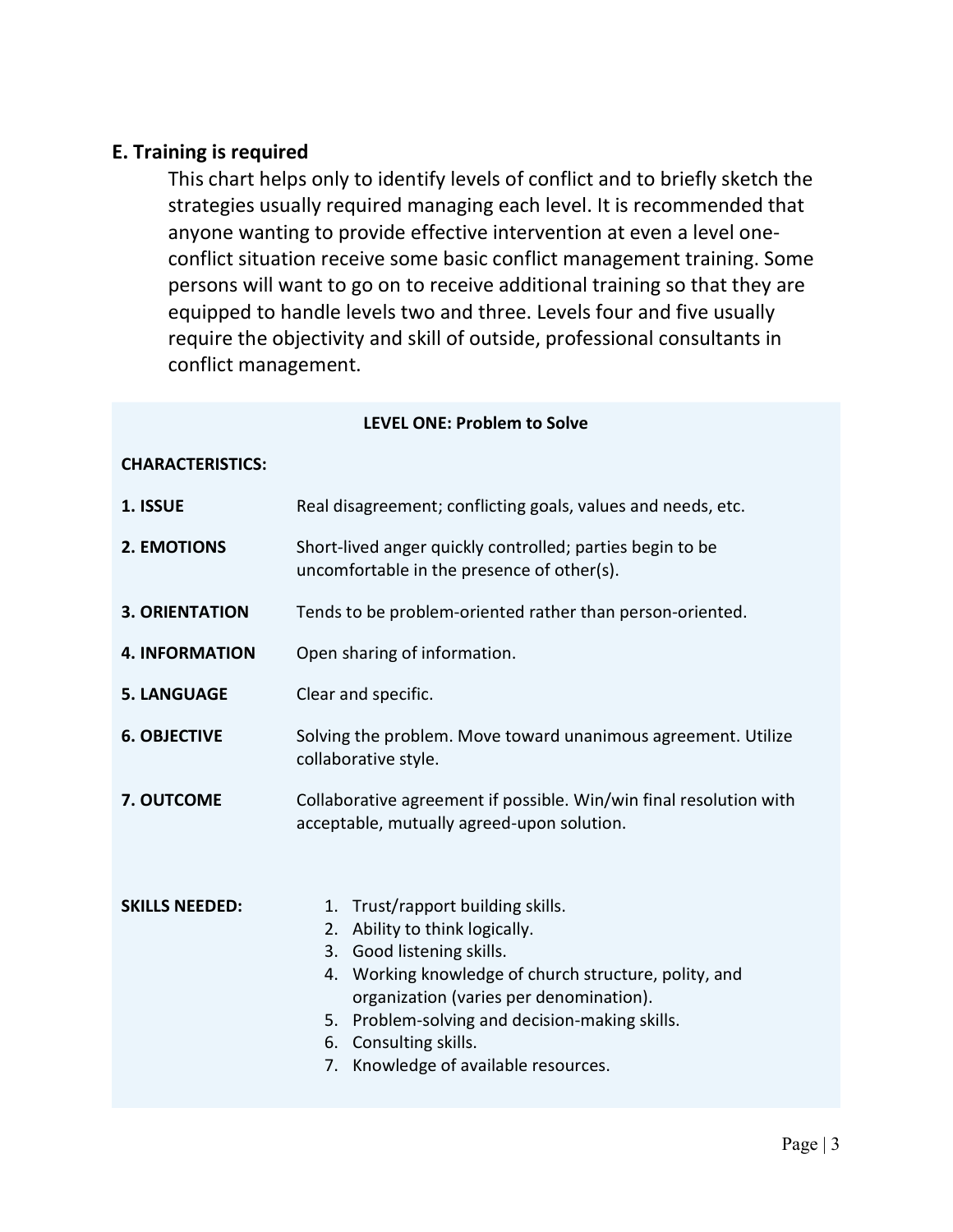## LEVEL TWO: Disagreement

#### CHARACTERISTICS:

| 1. ISSUE              | Real disagreement; mixing of personalities and issues; problem<br>cannot be clearly defined.                                                                                    |  |
|-----------------------|---------------------------------------------------------------------------------------------------------------------------------------------------------------------------------|--|
| <b>2. EMOTIONS</b>    | Distrust in the beginning. Caution in association; less mixing with "the<br>other side".                                                                                        |  |
| <b>3. ORIENTATION</b> | Begin personalizing the problem; shrewdness and calculation begin.                                                                                                              |  |
| <b>4. INFORMATION</b> | Selective hold-back of information on both sides.                                                                                                                               |  |
| <b>5. LANGUAGE</b>    | More vague and general; "Some people" "They" hostile humor,<br>barbed comments and put-downs.                                                                                   |  |
| <b>6. OBJECTIVE</b>   | Face-saving; come out looking good. Tend to move toward consensus.<br>Not yet win/lose conflict.                                                                                |  |
| 7. OUTCOME            | Attempt a collaborative solution; or negotiate an acceptable<br>agreement; win/win, but with a real effort.                                                                     |  |
| <b>SKILLS NEEDED:</b> | All skills required for level one, plus<br>1.<br>Analytical skills.<br>2.<br>Understanding of power dynamics issues.<br>3.<br>4. Mediation skills.<br>5. Self-awareness skills. |  |

## LEVEL THREE: Contest

### CHARACTERISTICS:

| 1. ISSUE           | Begin the dynamics of win/lose. Resistance to peace overtures. Focus<br>on persons representing the enemy.                             |
|--------------------|----------------------------------------------------------------------------------------------------------------------------------------|
| <b>2. EMOTIONS</b> | Not able to operate in presence of "enemy"; however, admire worthy<br>opponent. not willing to share emotions/feelings constructively. |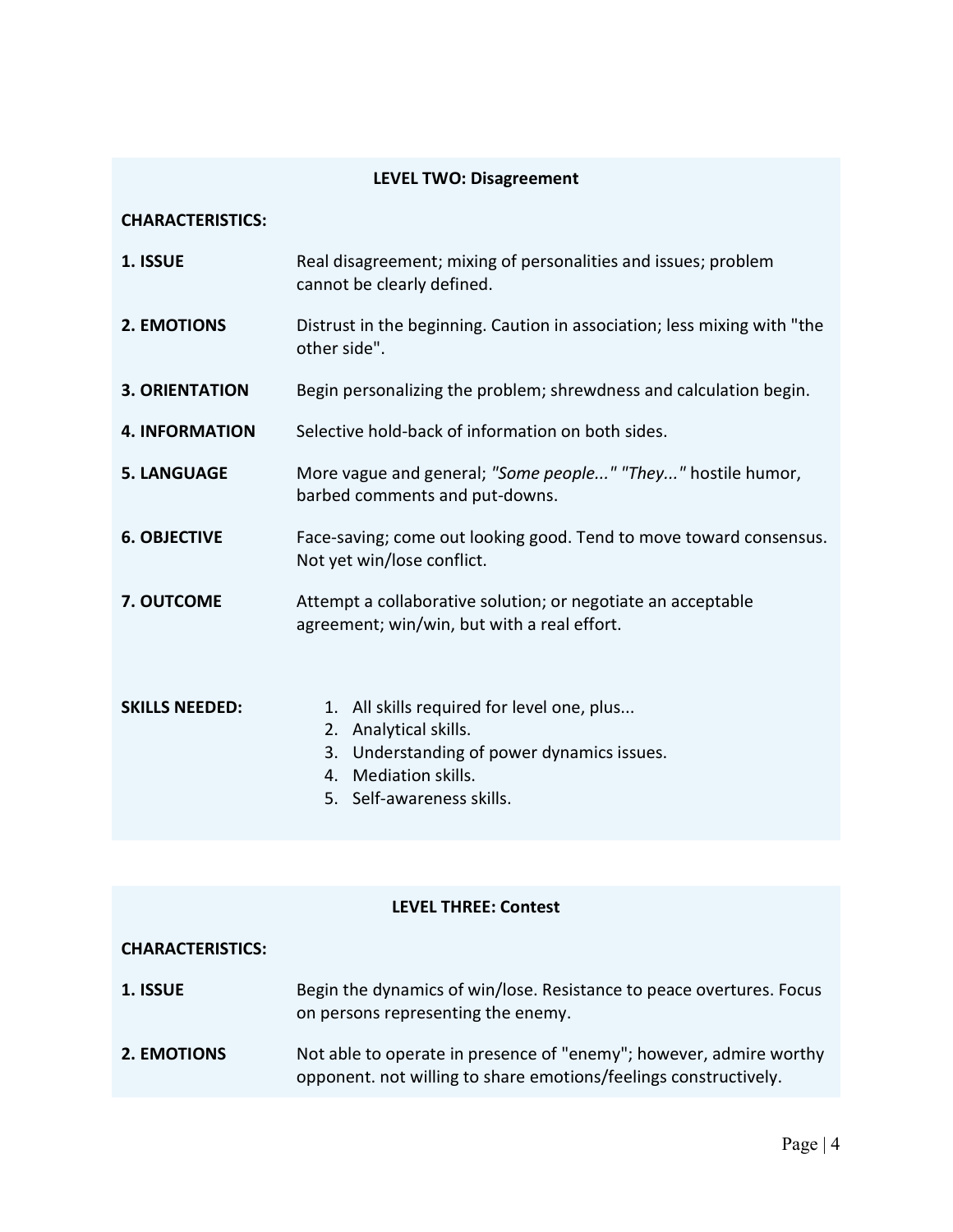| <b>3. ORIENTATION</b> | Personal attacks. Formation of factions/sides. Threat of members<br>leaving. Need a third-party consultant.                                                                                                                                                                                                       |  |
|-----------------------|-------------------------------------------------------------------------------------------------------------------------------------------------------------------------------------------------------------------------------------------------------------------------------------------------------------------|--|
| <b>4. INFORMATION</b> | Distortion is a major problem. Information shared only within<br>factions.                                                                                                                                                                                                                                        |  |
| <b>5. LANGUAGE</b>    | Overgeneralizations: "You always" "We never" Attribute diabolical<br>motives to others.                                                                                                                                                                                                                           |  |
| <b>6. OBJECTIVE</b>   | Shifts from self-protection to winning. Objectives are more complex<br>and diffuse; clustering of issues.                                                                                                                                                                                                         |  |
| 7. OUTCOME            | Decision-making -- mediation, compromising, voting. Possible that<br>some will leave the church.                                                                                                                                                                                                                  |  |
| <b>SKILLS NEEDED:</b> | 1. All skills required for levels one and two, plus<br>Designing and negotiating contracts.<br>2.<br>3.<br>Clear recognition of one's own limits.<br>Understanding interaction of personality types.<br>4.<br>5. Facilitator in group process.<br>Skilled in developing a clear process of decision-making.<br>6. |  |

# LEVEL FOUR: Fight / Flight

## CHARACTERISTICS:

| 1. ISSUE              | Shifts from winning to getting rid of person(s). no longer believe<br>others can change, or want them to change.              |
|-----------------------|-------------------------------------------------------------------------------------------------------------------------------|
| <b>2. EMOTIONS</b>    | Cold self-righteousness. Will not speak to the other side.                                                                    |
| <b>3. ORIENTATION</b> | Factions are solidified. Clear lines of demarcation. Last place for<br>constructive intervention by a third-party consultant. |
| <b>4. INFORMATION</b> | Limited only to the cause being advocated; will not accept/listen to<br>contrary information.                                 |
| <b>5. LANGUAGE</b>    | Talk now of "principles" not "issues". Language solidifies into<br>ideology.                                                  |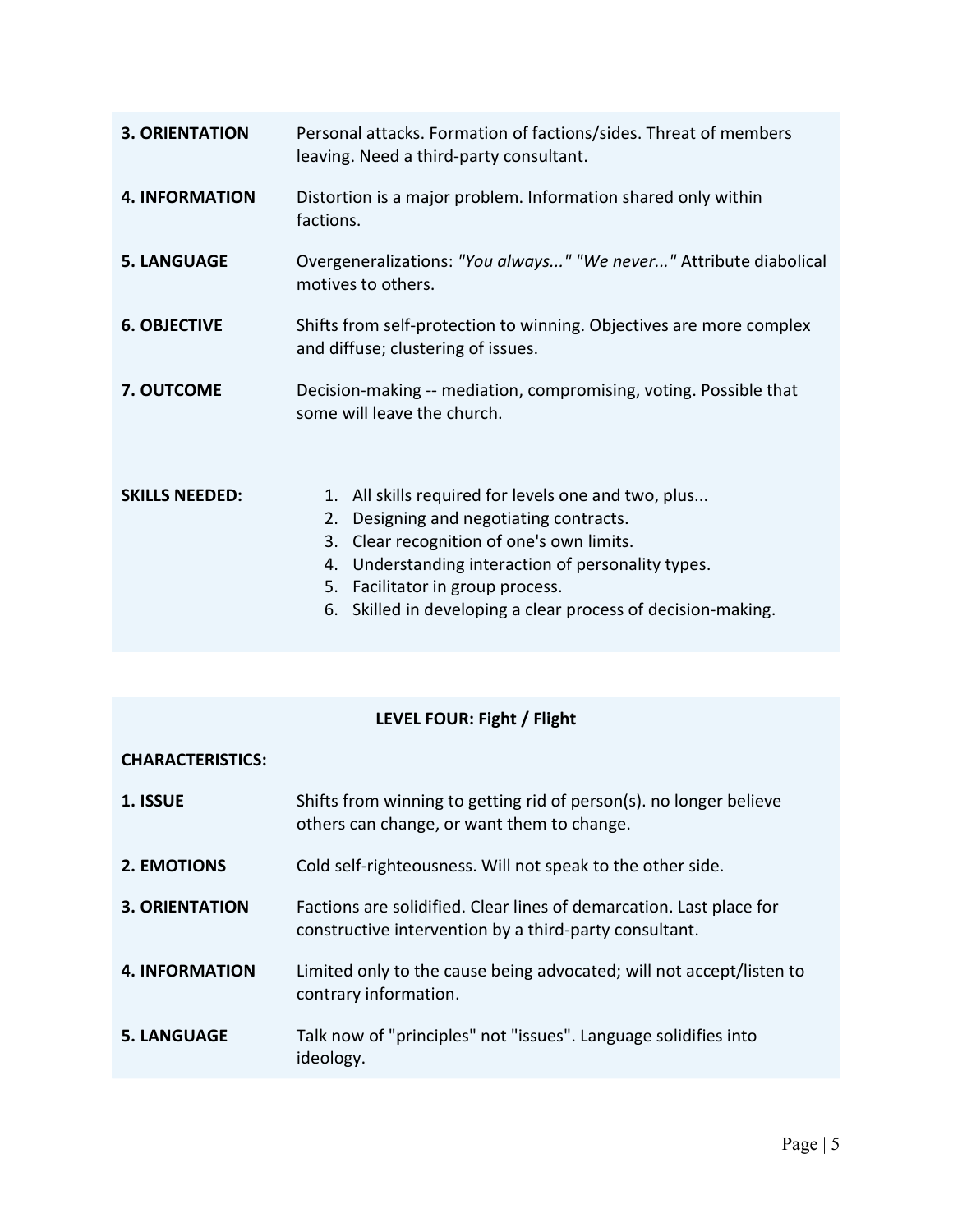| <b>6. OBJECTIVE</b>   | No longer winning; now eliminate others from the environment. Hurt<br>the other person/group.                                                                                                                                                                                                                                                                                                                          |  |
|-----------------------|------------------------------------------------------------------------------------------------------------------------------------------------------------------------------------------------------------------------------------------------------------------------------------------------------------------------------------------------------------------------------------------------------------------------|--|
| <b>7. OUTCOME</b>     | High probability of split within the church with a significant number of<br>persons leaving the church.                                                                                                                                                                                                                                                                                                                |  |
| <b>SKILLS NEEDED:</b> | 1. All skills required for levels one, two, and three, plus<br>Ability to assess need for additional skill building.<br>2.<br>3. Proven experience (track record).<br>Knowledge of broader, more specialized resources.<br>4.<br>Ability to find and make use of professional organizations and<br>5.<br>resources.<br>6. Careful adherence to church structure and polity guidelines<br>(legal and authority issues). |  |

## LEVEL FIVE: Intractable

| <b>CHARACTERISTICS:</b> |                                                                                                                                                                             |
|-------------------------|-----------------------------------------------------------------------------------------------------------------------------------------------------------------------------|
| 1. ISSUE                | No longer clear understanding of the issue; personalities have<br>become the issue. Conflict is now unmanageable.                                                           |
| 2. EMOTIONS             | Relentless obsession in accomplishing the objective at all costs.<br>Vindictive. No objectivity or control of emotion.                                                      |
| <b>3. ORIENTATION</b>   | Sees person(s) as harmful to society, not just to the offended<br>group or person.                                                                                          |
| <b>4. INFORMATION</b>   | Information skewed to accomplish the objective at any cost.                                                                                                                 |
| <b>5. LANGUAGE</b>      | Focuses on words that imply the destruction and/or elimination of<br>the other.                                                                                             |
| <b>6. OBJECTIVE</b>     | To destroy the offending party/persons; i.e., to see that the fired<br>pastor does not get a job elsewhere.                                                                 |
| 7. OUTCOME              | Highly destructive. Use of compulsion to maintain peace. May be<br>necessary to remove one or more parties from the situation.<br>Higher authorities may need to intervene. |